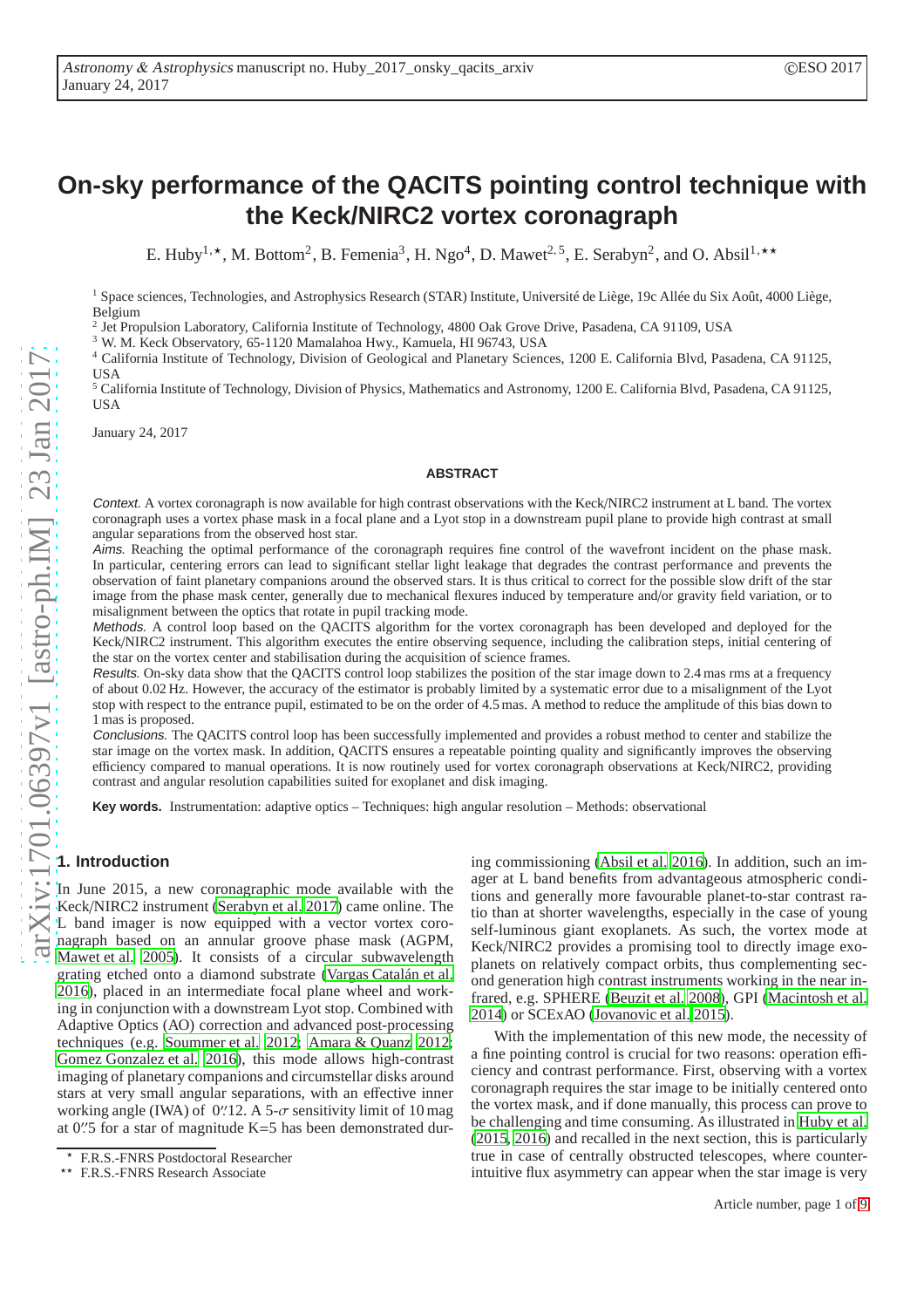close to the center of the mask. This effect can lead to the misinterpretation of the offset direction needed to improve the centering of the star image and make the centering process long and/or not optimal. Repeatability and rapidity of the alignment were thus major incentives for the implementation of an automated pointing control system.

Additionally, reaching the optimal performance of the coronagraph requires a high quality wavefront. Although aberrations due to turbulence are largely removed by the highly efficient Keck AO system, routinely delivering Strehl ratios on the order of 85-90% at L band, noncommon path wavefront errors inside the instrument are inevitable and the source of substantial loss of contrast performance. Indeed, reaching a small IWA with a focal-plane phase mask coronagraph comes at the price of a high sensitivity to low order aberrations. The most detrimental of there are generally tip and tilt aberrations due to mechanical flexures and/or optics rotating for pupil tracking, which are common on large telescopes. The control and correction of these aberrations are thus crucial and require the implementation of additional dedicated sensors. Here, we focus on low order aberration sensors, which are critical in particular for small IWA coronagraphs. These sensors usually work in conjunction with other techniques sensitive to high-order noncommon path aberrations, such as speckle nulling, electric field conjugation, phase diversity, Zernike wavefront sensing, or interferometric methods (see [Bottom et al. 2017,](#page-8-12) and references therein). As a matter of fact, speckle nulling was recently implemented on Keck/NIRC2 for use with the vortex coronagraph [\(Bottom et al. 2016,](#page-8-13) Bottom et al. in prep).

Concerning low order aberration control, several solutions have been developed and implemented in current high contrast instruments. In order to catch most of the noncommon path errors, the extra sensor must be placed as close as possible to the coronagraphic mask. For instance, in the case of the Differential Tip-Tilt Sensor (DTTS) integrated to the coronograph of SPHERE [\(Baudoz et al. 2010\)](#page-8-14), a beamsplitter placed right before the focal plane phase mask sends a few percent of the light towards a separate detector in order to monitor the jitter and drift of the star image. Another solution consists in using the light that is rejected by the coronagraph, i.e. that is stopped by the occulting focal plane mask (Coronagraphic Low-Order Wave-Front Sensor, CLOWFS, [Guyon et al. 2009\)](#page-8-15), like in GPI [\(Wallace et al. 2010](#page-8-16)), or stopped by the diaphragm in the Lyot plane, in case of a phase mask (Lyot-based Low-Order Wave-Front Sensor, LLOWFS, [Singh et al. 2014](#page-8-17)). Only the LLOWFS system has been characterized on-sky, reporting pointing residuals of 0.23 mas or  $5.8 \times 10^{-3}$   $\lambda/D$  [\(Singh et al. 2015\)](#page-8-18). However, it has to be noted that all these sensors are inherently not fully common path and require a specific optical layout, which can make them challenging to integrate to an existing system.

Another kind of solution is based on the sole analysis of the coronagraphic images. In this case, the sensor is fully common path, but the number of modes that can be corrected is currently reduced to tip and tilt. Such sensor has been first proposed and tested in laboratory for the four quadrant phase mask (FQPM) coronagraph [\(Mas et al. 2012\)](#page-8-19) in case of a non obstructed pupil, leading to an accuracy of  $6.5 \times 10^{-2} \lambda/D$  measured in laboratory. The principle was then extended to the case of the vortex coronagraph with a centrally obscured pupil [\(Huby et al. 2015\)](#page-8-10). As a completely non-invasive method that does not require any setup modification, this technique called QACITS (Quadrant Analysis of Coronagraphic Images for Tip-tilt Sensing) thus appeared as one of the logical and most accessible solutions for implementation on the new vortex coronagraph of the Keck/NIRC2



<span id="page-1-1"></span>**Fig. 1.** Pupil masks used in the simulations of the Keck/NIRC2 instrument, as defined in Table [1:](#page-1-0) entrance pupil on the *left* and Lyot stop on the *right*. The circumscribed circle in white dotted line has a diameter of 10.93 m.

**Table 1.** Pupil configuration of the Keck telescope and Lyot stop mask used for the vortex coronagraph in NIRC2.

<span id="page-1-0"></span>

| normalized value     |
|----------------------|
| 1.00                 |
|                      |
| 0.24                 |
| 0.0023               |
| $2.7 \times 10^{-4}$ |
| 0.80                 |
| 0.27                 |
| 0.0061               |
|                      |

instrument. This paper reports on the practical implementation and the on-sky performance of this pointing sensor. In the next section, the principle of this technique is recalled and the different functions performed by the controller implemented for the Keck/NIRC2 instrument are described. In Sect. [3,](#page-3-0) the experimental calibration of the tip-tilt estimator is presented, and possible sources of bias are investigated. In Sect. [4,](#page-6-0) the on-sky performance of the control loop is assessed and compared with results obtained without the QACITS controller. Lastly, in Sect. [5,](#page-7-0) the status of the algorithm is discussed and further ongoing developments are described.

## <span id="page-1-2"></span>**2. Implementation of QACITS at Keck/NIRC2**

Throughout the paper, the tip-tilt amplitude is given either in milliarcseconds (mas) or in units of the angular resolution element defined as  $\lambda/D_L$ , with  $\lambda$  the wavelength and  $D_L$  the equivalent diameter of the Lyot stop, which defines the angular resolution in the final image. In practice, this diameter is equal to 8.7 m and corresponds to 80% of the entrance pupil diameter, defined here as the diameter of the circumscribed circle, i.e. 10.93 m. The Lyot stop almost matches the inscribed circle in the hexagonal entrance pupil, which is 9 m in diameter. The wavelength is taken as the central wavelength of the L band filter, i.e.  $\lambda = 3.776 \,\mu \text{m}$ , which gives  $\lambda/D_L$ =89.3 mas. The entrance pupil and Lyot stop shapes used in the simulations presented in this paper are shown in Fig. [1.](#page-1-1) The latter corresponds to the incircle pupil mask available in the NIRC2 instrument. The pupil feature dimensions are reported in Table [1.](#page-1-0)

In this section, the principle of the QACITS estimator corresponding to the Keck telescope pupil is described, and the different operations performed by the controller implemented on Keck/NIRC2 are detailed.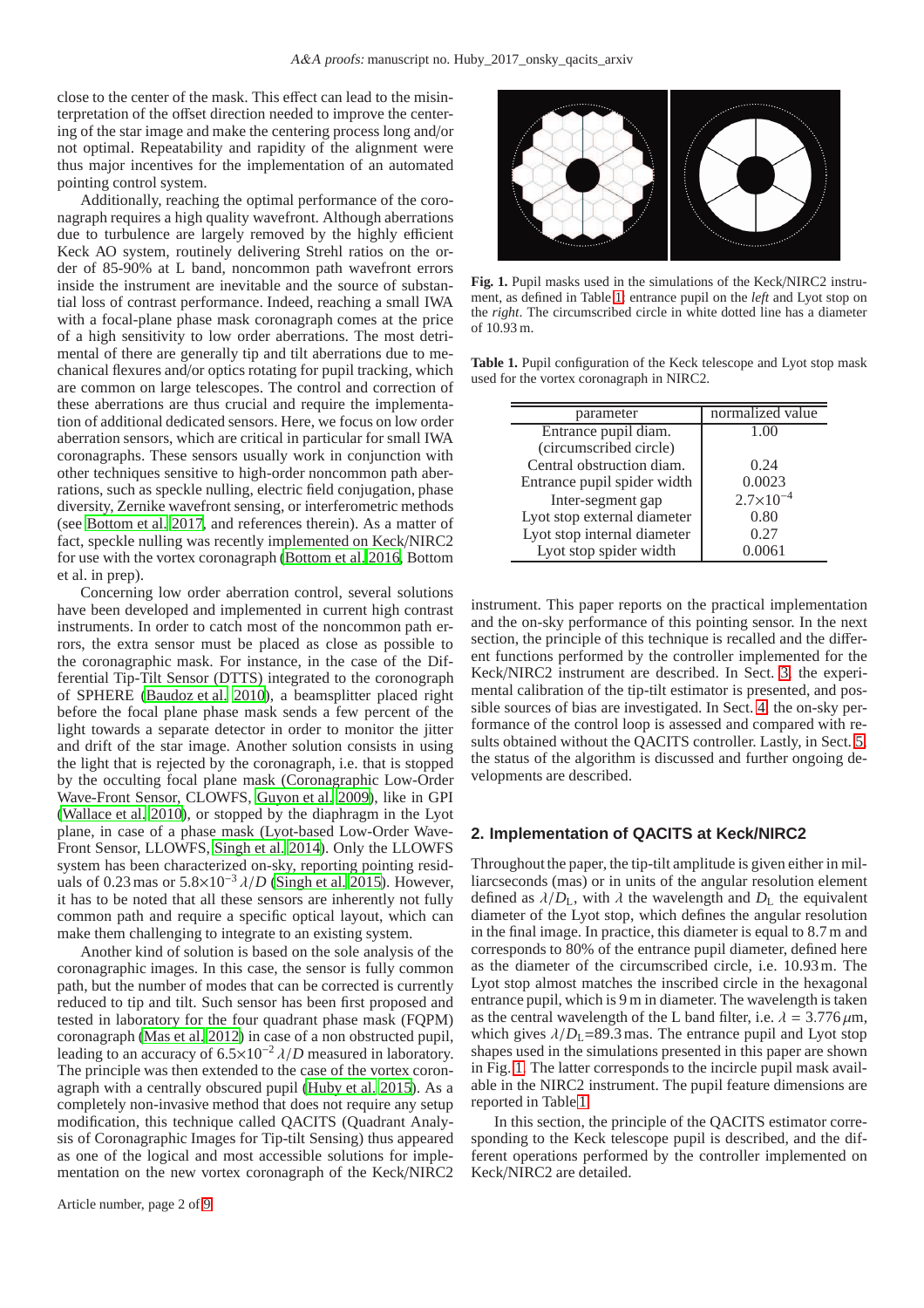

<span id="page-2-0"></span>**Fig. 2.** Images of the two asymmetric components appearing in the final coronagraphic image shape in presence of horizontal tip-tilt aberration. Positive tip-tilt amplitude induces a shift of the star image towards the right. *Left*:  $A_{\text{circ}} \cos \psi$ , contribution of the circular non-obstructed pupil. *Right*:  $A_{\text{obsc}} \cos \psi$ , contribution of the central obstruction. The circles delimiting the inner and outer regions have a radius of  $1.6 \lambda/D<sub>L</sub>$ and 2.7  $\lambda/D_L$ . A comparison of the horizontal profiles of these images is displayed in Fig. 6 of [Huby et al.](#page-8-10) [\(2015](#page-8-10)).

#### 2.1. The QACITS estimator

The QACITS estimator aims to measure the pointing errors affecting the beam incident on a coronagraphic phase mask directly from the analysis of the coronagraphic image shape [\(Mas et al. 2012;](#page-8-19) [Huby et al. 2015\)](#page-8-10). As a result, it probes aberrations that are fully common path with the coronagraphic mask. Given the flux level remaining after the coronagraph, aberrations induced downstream the mask have a negligible impact on the contrast performance. The QACITS estimator is based on the measurement of differential intensities, resulting from the integration and subtraction of the flux in the halves of the image, as in a quadrant position sensor, normalized by the total flux of the non coronagraphic point spread function (PSF).

[Huby et al. \(2015\)](#page-8-10) have previously shown that the electric field in the case of a centrally obstructed pupil can be described as the sum of two contributions related respectively to the circular unobstructed pupil and the central obstruction (added negatively in amplitude), leading to two distinct contributions in the flux asymmetry of the final image. These two components are expressed as combinations of Bessel functions modulated by a  $\cos \psi$  term with  $\psi$  the azimuthal angle, as it was established by Eq. 9 and 19 in [Huby et al.](#page-8-10) [\(2015\)](#page-8-10). In short, for a tip-tilt amplitude *T* applied along the *x* axis, the final image *I* can be described as the sum of a symmetric term and two asymmetric terms:

$$
I \propto I_{\text{sym}} + T^3 \times A_{\text{circ}} \cos \psi + T \times A_{\text{obsc}} \cos \psi, \tag{1}
$$

where  $A<sub>circ</sub>$  and  $A<sub>obsc</sub>$  are combinations of Bessel functions corresponding to the contributions of the circular pupil and central obstruction, respectively. The shape of the two asymmetric terms are displayed in Fig. [2.](#page-2-0) They can be decomposed in two concentric regions, defined by the sign inversion of their amplitude. The boundaries between inner and outer regions are located at radii of  $1.6 \lambda/D_L$  and  $2.7 \lambda/D_L$ . The weight of each component in the final image is a function of the tip-tilt amplitude, making each term contribute differently to the asymmetry of the image in the two regions:

- **–** the differential intensity due to the ideal circular pupil is 40 times stronger in the inner than the outer region of the image. In the final image, this contribution grows with the cube of the tip-tilt amplitude.
- **–** the amplitude of the differential intensity due to the central obstruction is about 3 times stronger in the inner than the



<span id="page-2-1"></span>**Fig. 3.** Differential intensity measured on simulated images with tiptilt applied along the *x* axis. The blue solid line corresponds to the flux integrated in the inner area only, while the red dashed line corresponds to the flux integrated in the outer area of the image. The light blue dotted and red dash-dotted lines are the linear approximations for the inner and outer measurements, respectively, that are valid in the small tip-tilt regime (i.e.  $< 0.15 \lambda/D_L$  and  $< 0.5 \lambda/D_L$ , respectively).

outer region of the image, and they have opposite signs. This contribution varies linearly with the tip-tilt amplitude.

To complete the quantitative comparison, the differential intensity amplitude due to the circular aperture in the inner region (Fig. [2,](#page-2-0) *left*) is about 4 times lower than the differential intensity amplitude due to the obstruction in the same region (*right*).

The analysis of the image in these two separate concentric regions allows the partial disentanglement of the two contributions. In the inner area, the two terms are present and have opposite signs, thus compensating each other and making the differential intensity measurement ambiguous, as can be seen in Fig. [3.](#page-2-1) This is also the reason why the observer can be misled, since the flux asymmetry in this region goes in the direction opposite to the actual offset of the star, as illustrated in Fig. [4.](#page-3-1) Moreover, for a tip-tilt amplitude of about  $0.4 \lambda/D<sub>I</sub>$  the central region looks like a symmetric doughnut, which can be additionally confusing (see Sect. [4.2\)](#page-7-1). In the outer area however, the linear contribution due to the central obstruction prevails, avoiding ambiguity in the measurement.

In practice, the QACITS estimator used at Keck/NIRC2 is based on the differential intensity measured in the outer area only, approximated by a linear model, which is valid in the small tip-tilt regime (i.e.  $< 0.5 \lambda/D_L$ , see Fig. [3\)](#page-2-1). The linear approximation of the inner estimator is also monitored, since it can carry useful information (see Sect. [3.2.2\)](#page-5-0). Hereafter, the estimators based on the inner and outer parts of the image using the linear approximation will be designated as the inner and outer estimators, respectively. It should be noted that the shapes of the differential intensity curves depend on the telescope configuration. In particular, for a smaller central obstruction (as is the case for VLT/NaCo or LBT/LMIRCam with 14% and 11% central obstruction, respectively), the slopes of the linear model approximations would be lower.

### 2.2. Closed-loop implementation at Keck/NIRC2

The QACITS algorithm has been implemented in IDL and takes care of the initial centering optimization, the pointing correction and the science acquisitions, making observations with the vortex mode user-friendly and highly time-efficient. Before calling the QACITS sequence, the observer only has to make sure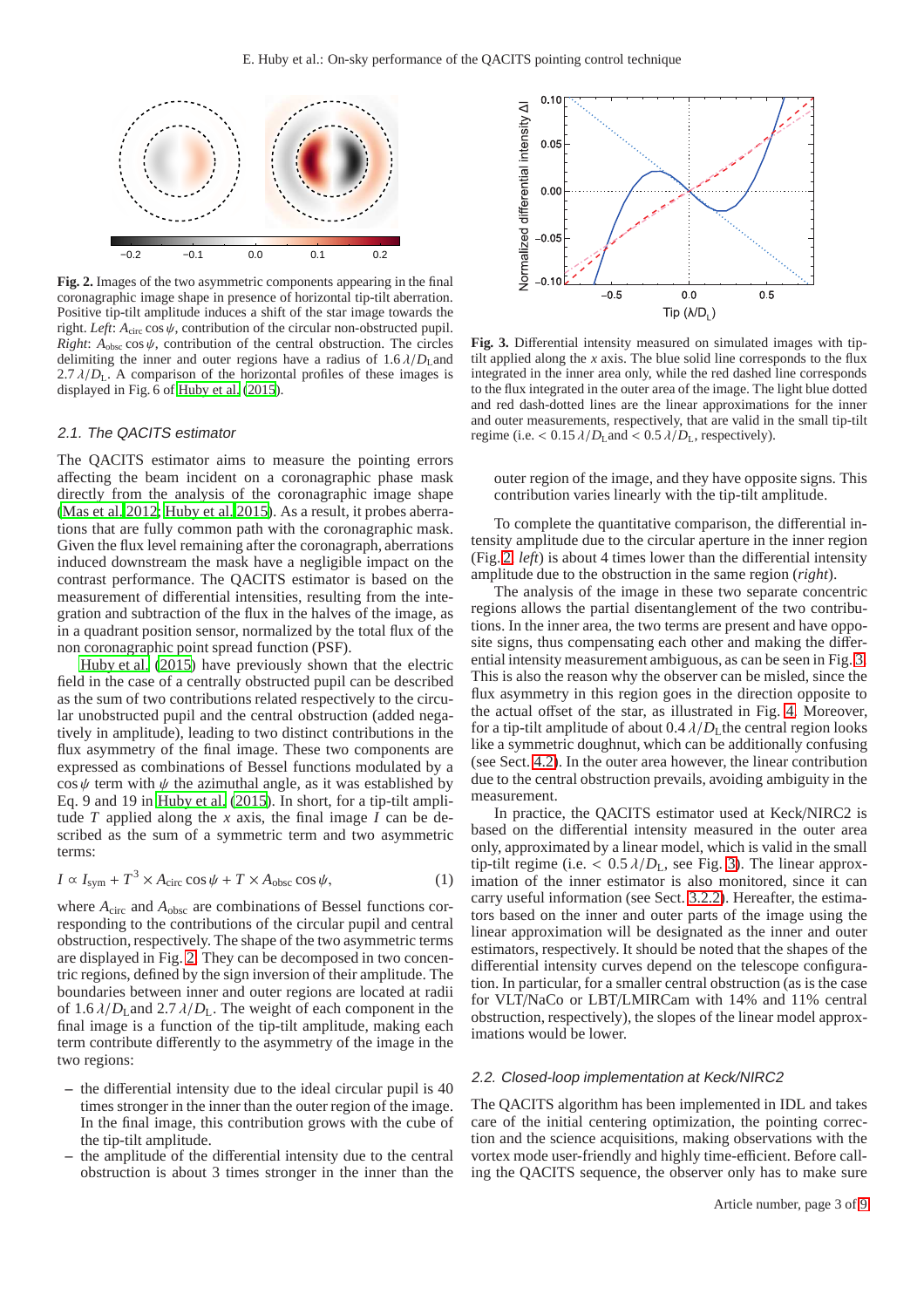

<span id="page-3-1"></span>**Fig. 4.** *Top*: Simulated images for different tip-tilt amplitudes applied to the right along the horizontal axis, from left to right:  $0.1 \lambda/D_L$ ,  $0.16\lambda/D_L$  and  $0.38\lambda/D_L$ . Each displayed image is normalized by its maximal value. The dotted circles show the boundaries for the inner and outer areas. *Bottom*: Color-coded representation of the flux asymmetry to emphasize the visual comparison of the asymmetry in the different images. The amplitude of the gradient is equal to the measured differential intensity and all images are shown with the same color scale.

that the star is roughly centered onto the vortex mask (within  $1 \lambda/D_{\rm L}$ ), a pointing requirement that is routinely achieved by the AO system once a reference position has been saved. The QACITS controller then operates in three steps:

- **–** A calibration step, which takes an unsaturated image of the star far off the center of the vortex mask (off-axis PSF), and sky images. The position of the center of the vortex mask is identified by fitting the vortex center glow that is visible in sky images [\(Absil et al. 2016\)](#page-8-6). The actual offset of the star image is then estimated by fitting a Gaussian profile to the off-axis PSF, and this offset is corrected by sending a telescope offset command in units of pixels. At the end of this step, the star is roughly centered onto the vortex phase mask (typically within a few  $0.1 \lambda/D_L$ ). This step usually requires ∼2 min to be completed.
- **–** An optimization sequence, which consists of a few iterations of the QACITS loop that are run faster than the scientific acquisitions (using shorter integration time and smaller frame size to minimize NIRC2 overheads). By default, the alignment is considered optimized when the measured residual tip-tilt has an amplitude smaller than  $0.1 \lambda/D_{\rm L}$ . This criterion can be tuned in the QACITS parameters (the observer can require that several consecutive estimations fall below a chosen limit). With the default settings of  $T_{\text{int}} = 0.2$  s (integration time) and  $N_{\text{coadd}} = 10$  (number of co-added images) for a frame width of 512 pixels (minimal value for the vortex center to be included in the sub-image), one iteration is 20 s long. This sequence typically takes 1-2 min.
- The science acquisition sequence, with the QACITS correction applied after each acquisition. With the typical settings of  $T_{\text{int}} = 0.5 \text{ s}$  and  $N_{\text{coadd}} = 50$  for a full frame width of 1024 pixels, one science acquisition is 46 s long (for 25 s of actual integration time).

The correction algorithm applied during the science sequence consists of a proportional-integral controller, with proportional and integral gains  $G_P = 0.3$  and  $G_I = 0.1$ , which have been tuned experimentally to ensure the stability of the loop. The loop is run at a frequency defined by the time needed for one acquisition, i.e about 0.02 Hz, hence correcting for the slow drift (see Sect. [4.1\)](#page-6-1). The QACITS calling sequence and parameters for Keck/NIRC2 are described in more details in [Huby et al.](#page-8-11)



<span id="page-3-3"></span>**Fig. 5.** Tip-tilt scanning sequences carried out for characterizing the QACITS estimator behaviour. *Left:* True tip-tilt values as monitored by the secondary component of the binary system, for the scanning sequences along the *x* (green crosses) and *y* (blue squares) axes. *Right:* Comparison of the simulated peak transmission curve (flux integrated on a disk of diameter  $1 \lambda/D_{\rm L}$ ) with the experimental results measured from the on-sky data. The effective IWA is reached at a separation of  $1.4 \lambda/D_L$ = 125 mas (computed from the simulated curve).

 $(2016)$  and in a user manual available online<sup>[1](#page-3-2)</sup>. The pixel size of the coronagraphic images is 10 mas/pixel [\(Service et al. 2016\)](#page-8-20), i.e. about 9 pixels per resolution element  $\lambda/D_L$ . Since the PSF is well sampled, we have not investigated in detail the effect of low sampling on the QACITS estimator. This will be studied in the future, in particular for application on other instruments.

## <span id="page-3-0"></span>**3. Vortex mode characterization**

#### 3.1. On-sky calibration

The calibration of the model for the QACITS estimators has been performed on-sky. For that purpose, a wide binary system was observed, with the brightest component of the system centered on the vortex mask. The monitoring of the companion position provides a means to estimate the true position of the star image behind the mask. On October 29th, 2015, acquisitions were thus taken on the binary system of HD46780 ( $L_{\text{primary}}$ =5.5, *L*secondary=7.2). The separation was 737.2 mas at the date of the observation (orbit parameters from [Heintz 1993](#page-8-21)). The long period of 118.9 years ensures that this separation does not vary during the time of observation.

The relative position of the two components of the binary were first estimated in an unsaturated image, by fitting a Gaussian profile to each PSF. The vector connecting the position of the two star images is then used as a reference to estimate the true position of the primary star image with respect to the position of the secondary in the coronagraphic images. Given that observations are carried out in pupil tracking mode, the rotation of the position vector is also taken into account by correcting for the parallactic angle. The positions that have been probed during the tip-tilt scanning sequence are plotted in Fig. [5,](#page-3-3) showing that the initial position that was assumed to be aligned with the vortex center was actually offset by about −0.25  $\lambda/D$ <sub>L</sub>in tip and tilt, due to an imperfect manual positioning at the beginning of the sequence. Based on these data, the off-axis peak transmission of the vortex coronagraph has been computed by integrating the flux in a disk of diameter  $1 \lambda/D_L$ centered on the actual star image position. As shown in Fig. [5,](#page-3-3) these experimental results are in excellent agreement with the simulated curve, leading to an effective IWA of 125 mas.

<span id="page-3-2"></span><sup>&</sup>lt;sup>1</sup> https://www2.keck.hawaii.edu/inst/nirc2/observing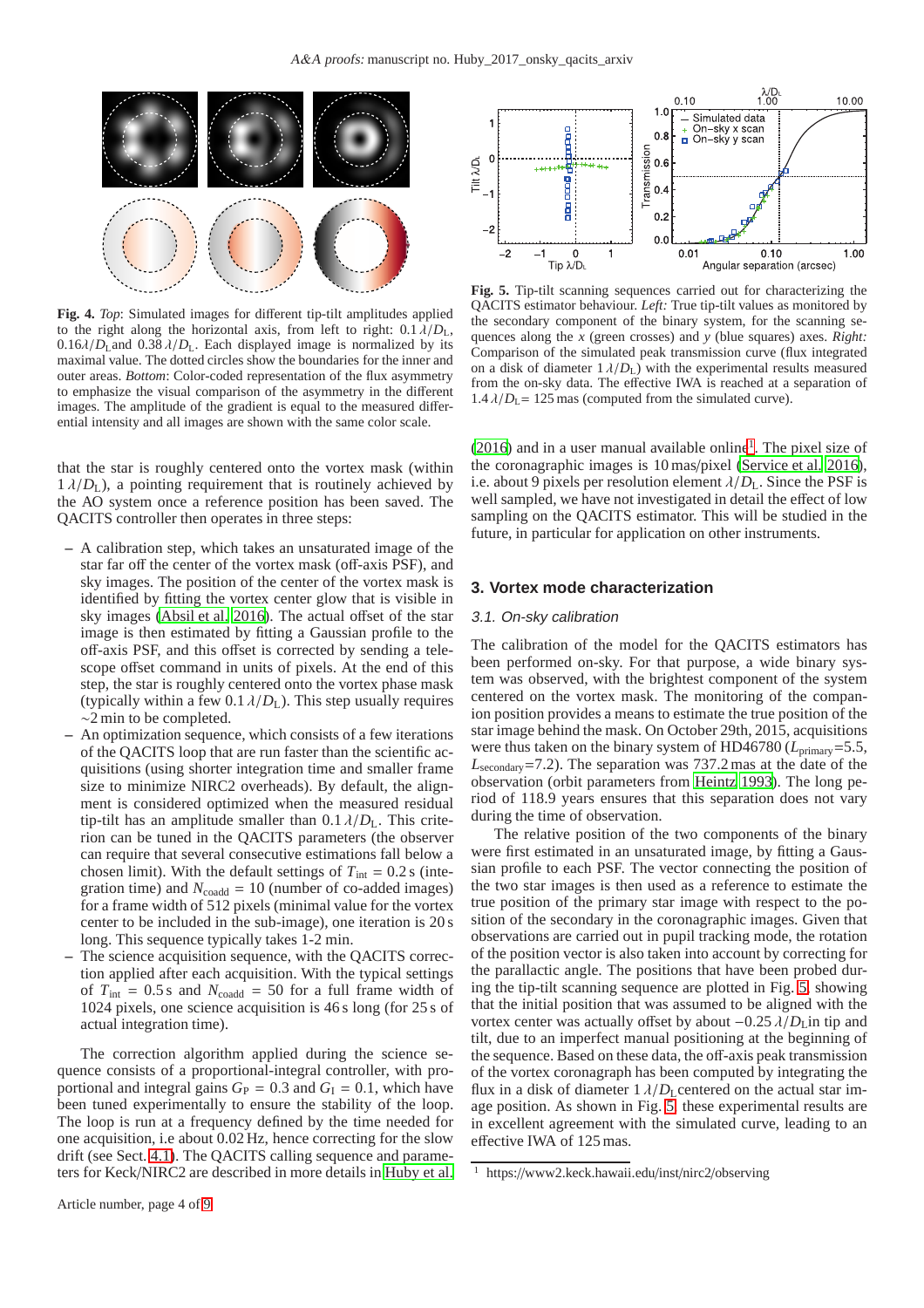

<span id="page-4-0"></span>**Fig. 6.** Experimental characterization of the QACITS model from on-sky data. Left and right plots correspond to the differential intensity measurements as a function of tip-tilt for the *x* and *y* directions, respectively. In both cases, the differential intensity was computed in the inner (blue crosses) and outer (red pluses) areas of the image. The best fit models in the least-squares sense are shown in solid lines (see Eq. [2](#page-5-1) for their definition), and the residuals are shown in the plots below.



<span id="page-4-1"></span>**Fig. 7.** Same as Fig. [6](#page-4-0) with data sets simulated for the same values of tip-tilt as the experimental data (including the offset in the orthogonal direction, as plotted in Fig. [5\)](#page-3-3), instead of actual measurements.

<span id="page-4-2"></span>**Table [2.](#page-5-1)** Parameter values for the best fit models as defined by Eq. 2. The results are reported for the on-sky data sets (see Fig. [6\)](#page-4-0) as well as for the data sets simulated with the same tip-tilt sampling (see Fig. [7\)](#page-4-1). The ideal model corresponds to the result of the fit performed on the simulated model shown in Fig. [3,](#page-2-1) including a much larger number of simulated data points (not biased by the sampling or by the offset in the orthogonal direction of the applied tip/tilt). Values below 10<sup>−</sup><sup>3</sup> are considered insignificant and marked as 0.

|                           | Outer area (linear model) |                   |                |                     | Inner area (cubic model) |             |          |             |          |             |          |                |
|---------------------------|---------------------------|-------------------|----------------|---------------------|--------------------------|-------------|----------|-------------|----------|-------------|----------|----------------|
| data set                  | a                         | $\sigma_a$        |                | $\sigma_b$          | a                        | $\sigma_a$  |          | $\sigma_h$  |          | $\sigma_c$  | $x_0$    | $\sigma_{x_0}$ |
| on-sky $x$                | 0.109                     | $\pm 0.008$       | 0.004          | $\pm 0.002$   0.790 |                          | $\pm 0.167$ | $-0.014$ | $\pm 0.057$ | $-0.082$ | $\pm 0.020$ | 0.003    | $\pm 0.031$    |
| simulated $x$             | 0.111                     | $\pm 0.006$       | $\Omega$       | $\pm 0.002$         | 0.986                    | $\pm 0.090$ | $-0.055$ | $\pm 0.034$ | $-0.095$ | $\pm 0.012$ |          | $\pm 0.015$    |
| on-sky $\nu$              |                           | $0.113 \pm 0.013$ | 0.010          | $\pm 0.003$   0.767 |                          | $\pm 0.045$ | 0.128    | $\pm 0.015$ | $-0.084$ | $\pm 0.005$ | $-0.039$ | $\pm 0.007$    |
| simulated $\nu$           | 0.104                     | $\pm 0.004$       | $\overline{0}$ | $\pm 0.001$         | 0.976                    | $\pm 0.109$ | 0.014    | $\pm 0.032$ | $-0.106$ | $\pm 0.010$ | $-0.002$ | $\pm 0.016$    |
| ideal model $\vert$ 0.104 |                           | $\pm 0.007$       |                | $\pm 0.002$         | 0.013                    | $\pm 0.051$ |          | $\pm 0.019$ | $-0.146$ | $\pm 0.007$ | $\Omega$ | $\pm 0.009$    |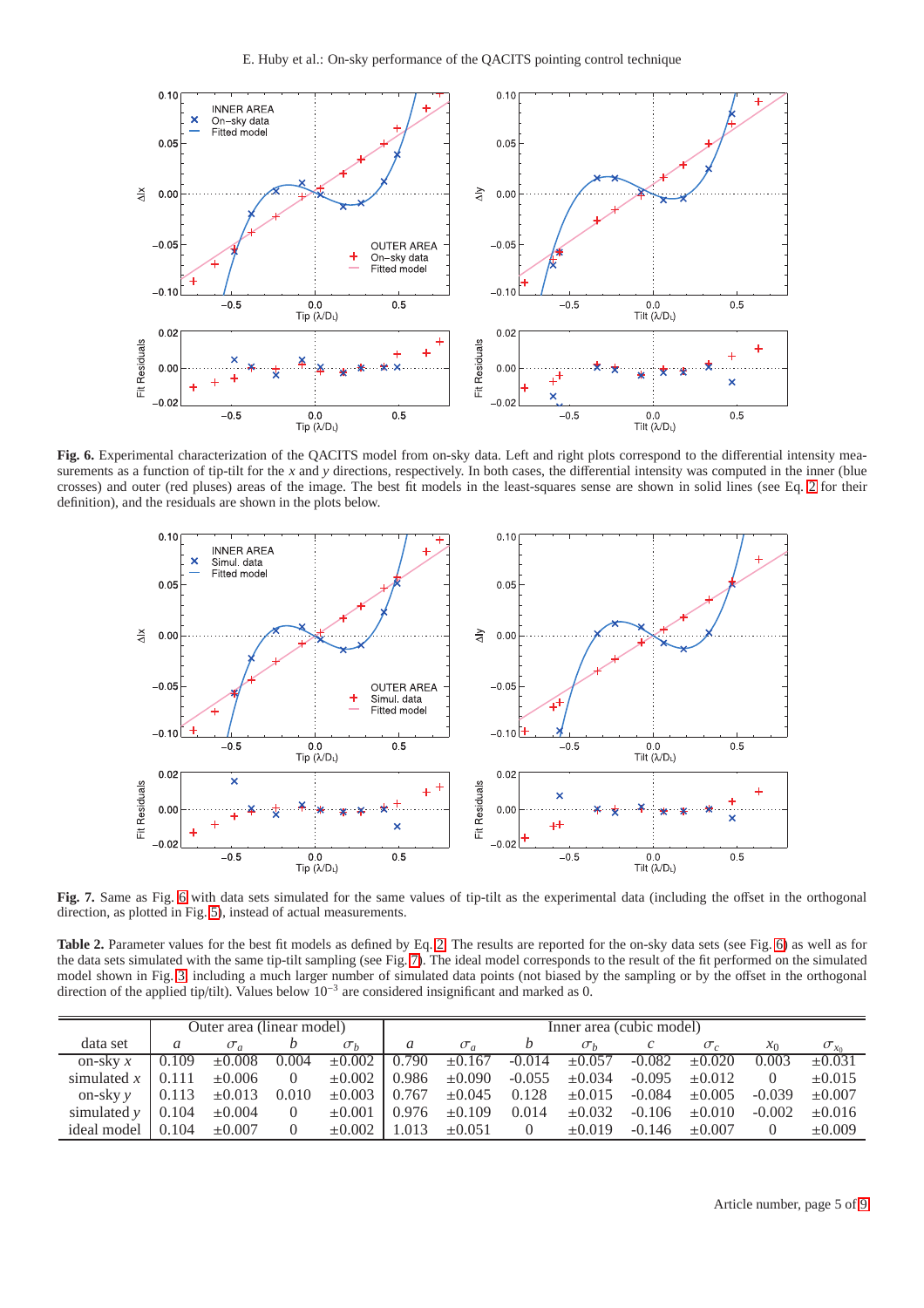

<span id="page-5-2"></span>**Fig. 8.** Simulated images obtained with the vortex coronagraph on the Keck telescope, in presence of low order aberrations: 100 nm rms defocus, 70 nm rms for the others. All images are displayed with the same gray scale.

Figure [6](#page-4-0) shows the differential intensity measured in these images in the *x* and *y* directions as a function of the true tip and tilt, respectively. The data points corresponding to tip or tilt amplitude lower than  $0.5 \lambda/D_L$  were fitted by polynomial functions expressed as

<span id="page-5-1"></span>
$$
ax + b
$$
, for the outer area, and  
 $a(x - x_0)^3 + b(x - x_0)^2 + c(x - x_0)$ , for the inner area. (2)

All best fit parameters computed in the least-squares sense are reported in Table [2.](#page-4-2)

To validate the model, data sets were simulated with the same values of tip and tilt (including the offset in the respective orthogonal direction as shown in Fig. [5\)](#page-3-3). These simulated data were analyzed using the same fitting procedure. The results are shown in Fig. [7](#page-4-1) and the best fit parameter values are reported in Table [2.](#page-4-2) The ideal model computed from simulations without offset (only pure tip or tilt was applied, as presented in Fig. [3\)](#page-2-1) and with a finer sampling is also analyzed in the same way for comparison. The corresponding best fit parameters are also reported in the bottom line of Table [2.](#page-4-2)

As expected, the differential intensity measured in the outer area of the image is well approximated by a linear function, in particular for small tip-tilt amplitude (for tip-tilt amplitude  $> 0.5 \lambda/D_L$ , the data points diverge from the linear model). The slopes are in agreement with the values predicted by simulations, but small global offsets are observed (non zero value for parameter *b*). This effect is stronger for the data corresponding to the *y* direction. Possible causes for this effect will be discussed in the next subsection.

The differential intensity measured in the inner area shows the expected sign inversions around  $\pm 0.4 \lambda/D_L$ . The model parameter values fitted on the on-sky data are globally lower than the values that were expected from the simulations (from 14% to 21% for the first and third order terms) but are consistent with the simulations within error bars, except for the second order term in the *y* direction. Besides, the coefficients for the second order terms were expected to be null according to the analytical model derived in [Huby et al. \(2015\)](#page-8-10), as confirmed by the simulations (see the best fit parameter value for the ideal model). As discussed in the next subsection, possible explanation for this behaviour includes the presence of additional asymmetric components in the image.

#### 3.2. Sources of bias

In its current state, the QACITS closed loop control tends to make the outer part of the coronagraphic image as symmetric



<span id="page-5-3"></span>**Fig. 9.** Effect of coma (70 nm rms) on the QACITS model. On the left, the image shows the shape obtained when the star image is perfectly centered on the vortex mask, and the image below is the color-coded representation of the measured differential intensity in inner and outer regions of the image to emphasize the visual comparison of the asymmetry in both regions (the flux gradient in each area has an amplitude equal to the measured differential intensity).

as possible. However, this situation corresponds to the best centering of the star image on the mask only if the observed target is a point source, thus assuming that there is no bright asymmetric structure present in the very close vicinity of the central star (within 2.7  $\lambda/D<sub>L</sub>$  or 240 mas) and that the optical setup is not affected by other aberrations. While the former situation constitutes an intrinsic limitation of the QACITS estimator, bias due to optical imperfections can be mitigated to some extent, assuming that their cause is understood.

# 3.2.1. Effect of low order aberrations

Low order aberrations have been investigated as sources of asymmetry in the final image. The resulting image shapes are shown in Fig. [8.](#page-5-2) While defocus and astigmatism have an effect on the shape of the image, they do not affect the central symmetry. On the other hand, coma and trefoil do. At the same aberration level, the effect of coma is almost one order of magnitude stronger than trefoil, and for that reason, its effect has been investigated in more detail.

The impact of coma on the QACITS model is shown in Fig. [9:](#page-5-3) the differential intensity measured in the inner area is significantly affected, while the outer differential intensity is mostly unchanged. Indeed, although it is not visually obvious, the asymmetry induced by coma is mostly concentrated in the inner area of the image, and the outer area is barely affected, as shown by the simulated image in Fig. [9.](#page-5-3) As a result, this aberration cannot explain the bias observed in the on-sky data.

#### <span id="page-5-0"></span>3.2.2. Effect of misalignment of the Lyot stop

In case of a Lyot stop misalignment with respect to the entrance pupil, the coronagraphic image becomes asymmetric too, as illustrated in Fig. [10.](#page-6-2) In particular, the differential intensity measured in the outer annulus is significantly affected, resulting in an offset of the QACITS model, as observed in the on-sky data. In practice, it means that the QACITS control loop, which is based on the outer estimator only, will converge towards a position that does not correspond to the best centered position. In the case of a 4% shift relative to the entrance pupil diameter (as illustrated in Fig. [10\)](#page-6-2), this bias has an amplitude of about  $0.12 \lambda/D_L$ .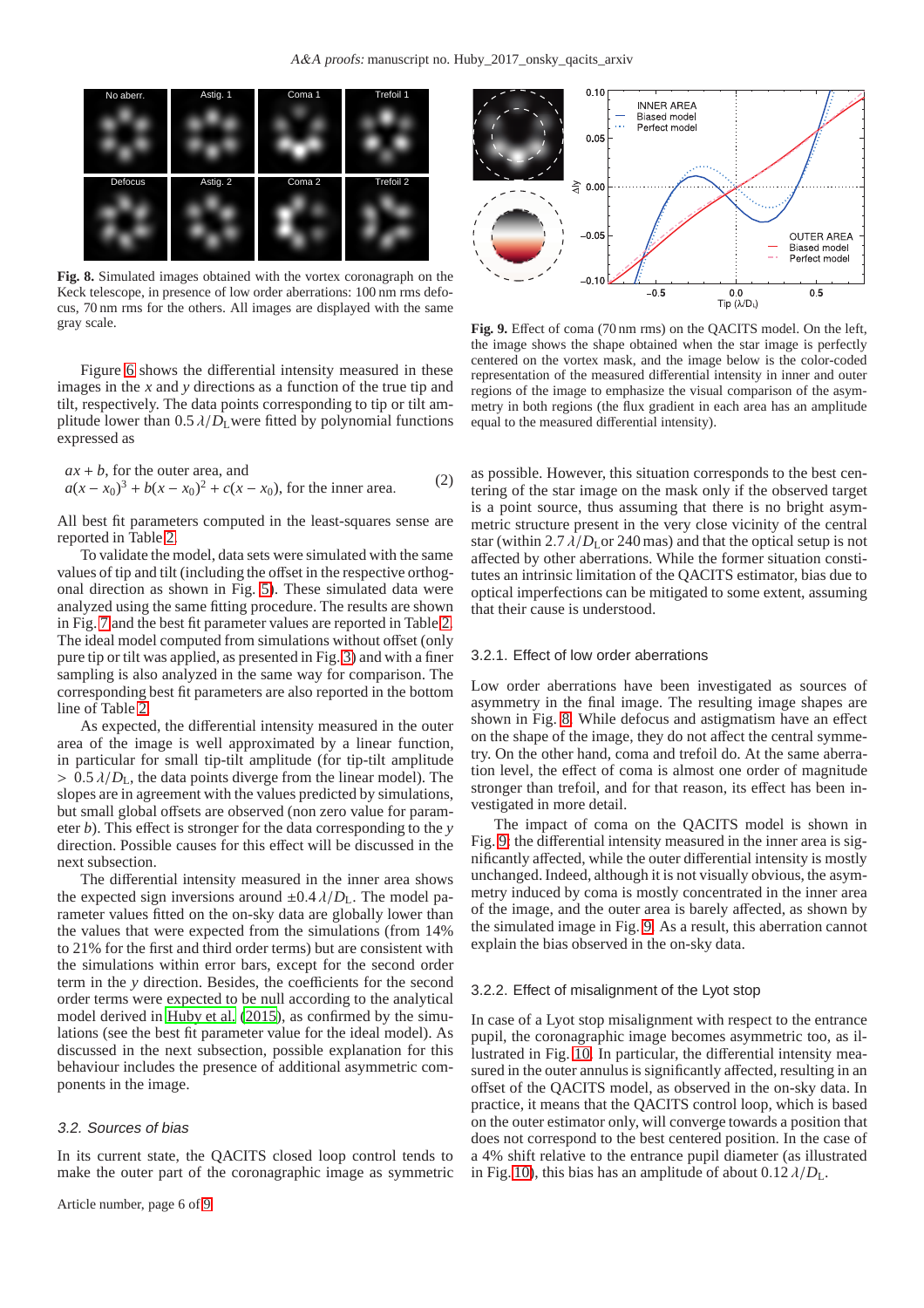

<span id="page-6-2"></span>**Fig. 10.** Same as Fig. [9](#page-5-3) in the case of a misalignment of the Lyot stop (shift of 4% of the entrance pupil diameter, along the horizontal direction). The image obtained when the asymmetry in the outer area is compensated by tip-tilt is shown in the inset.

The bias induced by the outer estimator depends on the amplitude of the Lyot stop shift with respect to the entrance pupil. This bias is estimated as the tip-tilt amplitude for which the differential intensity measured in the outer annulus cancels out. Simulation results reported in Fig. [11](#page-6-3) show that the bias increases linearly with the amplitude of the Lyot stop misalignment up to a 2% shift.

Based on these simulation results, we propose a method to estimate the amplitude of the bias affecting the outer estimator thanks to the inner estimator, which is less affected by the misalignment (as highlighted in Fig. [10\)](#page-6-2): when the outer estimator loop has converged on the position where the outer differential flux is minimal, the inner estimator applied on that biased position leads to an estimate of the bias over-estimated by a factor  $~\sim~1.5$  (see Fig. [11\)](#page-6-3). Scaled by 70%, this estimate can thus be used as a set point to correct for the bias of the outer estimator. For Lyot stop shifts smaller than 2.5%, the residual bias when applying this method should be less than  $0.01 \lambda/D_L$ , i.e. 1 mas. The implementation of this additional step will result in a longer time dedicated to the optimization of the centering. Engineering time will be needed to implement and test this upgrade of the QACITS controller.

## <span id="page-6-0"></span>**4. Performance assessment**

First light of the vortex mode with the Keck/NIRC2 instrument was achieved in June 2015 [\(Serabyn et al. 2017](#page-8-0)). During this 3 night run, a preliminary version of the QACITS loop was closed on the second night. Another vortex run took place in October 2015, including one engineering night for the implementation of an improved version of the QACITS automated loop (as described in Sect. [2\)](#page-1-2) and for performing the calibration of the model (as reported in Sect. [3\)](#page-3-0). In this section, we present a comparison of the results obtained on data sets taken before (June 9th, 2015) and after (October 2015) the deployment of the optimized QACITS controller, highlighting the benefits of the control loop.

## <span id="page-6-1"></span>4.1. Correction for the slow drift

In this subsection, we present a comparison of the QACITS estimator applied in post-monitoring on two data sets taken on the same target, HR8799, and under similar observing conditions: the target was observed close to transit (airmass ∼ 1), and the



<span id="page-6-3"></span>**Fig. 11.** Bias induced by the QACITS outer estimator, as a function of the Lyot stop shift, in units of percent of the telescope entrance pupil diameter (i.e. 1% corresponds to 11 cm at the scale of the telescope pupil). The red crosses show the bias induced by the outer estimator. The blue triangles are the inner estimator values as measured at the biased position. The light blue squares are the same estimates scaled by an adjustment factor of 0.7. This factor is computed as the slope ratio of the best linear model fitted on the actual bias and inner estimate at small Lyot shift amplitudes (< 2%), shown as dashed lines.

seeing was estimated to be 0".5 during the hour preceding the acquisition sequence on June 9th (no seeing data during the sequence) and 0''7 on average during the sequence on October 24th (CFHT DIMM seeing measured at  $0.5 \mu m$ ).

During the night of June 9th, the QACITS controller was not yet operational and the star image was initially centered manually onto the vortex mask and maintained as well as possible by manually adjusting its position (every ∼ 10 min) based on a visual assessment of the coronagraphic image shape. The data sequence taken on HR8799 is 15-min long. The results of the QACITS estimators applied in post-monitoring are shown in Fig. [12](#page-7-2) (left). For this particular data set, a clear drift is observed, at a rate of ∼2.7 mas per minute. The inner estimator is in complete disagreement with the outer estimator because the tiptilt amplitude rapidly reaches values outside the validity range of the linear approximation (typically  $> 0.15 \lambda/D<sub>L</sub>$  i.e. 13 mas). The way the modulus of the inner estimator decreases and then increases during the sequence is consistent with the expected behaviour around the change of sign of the derivative function (see Fig. [3\)](#page-2-1), while the implemented estimator is based solely on the linear approximation.

For comparison, the same analysis has been performed on a sequence taken on the same target four months later, with an operational QACITS control loop. The sequence spans over 90 min in total, including a gap without data due to the inability of tracking the star very close to zenith. The QACITS estimators displayed in Fig. [12](#page-7-2) (right) show a significant improvement in stability: the standard deviation of all outer estimates is 2.2 mas and 5.1 mas in the *x* and *y* directions, respectively. The larger dispersion observed along the *y* axis indicates the probable direction of the drift that had to be corrected by the controller. The inner estimates are somewhat offset, with a mean amplitude of 11.7 mas. Based on the simulation results assuming a misalignement of the Lyot mask with respect to the entrance pupil (Fig. [11\)](#page-6-3), this amplitude can be interpreted as a shift of the Lyot stop of up to 2.7% at the time of these observations.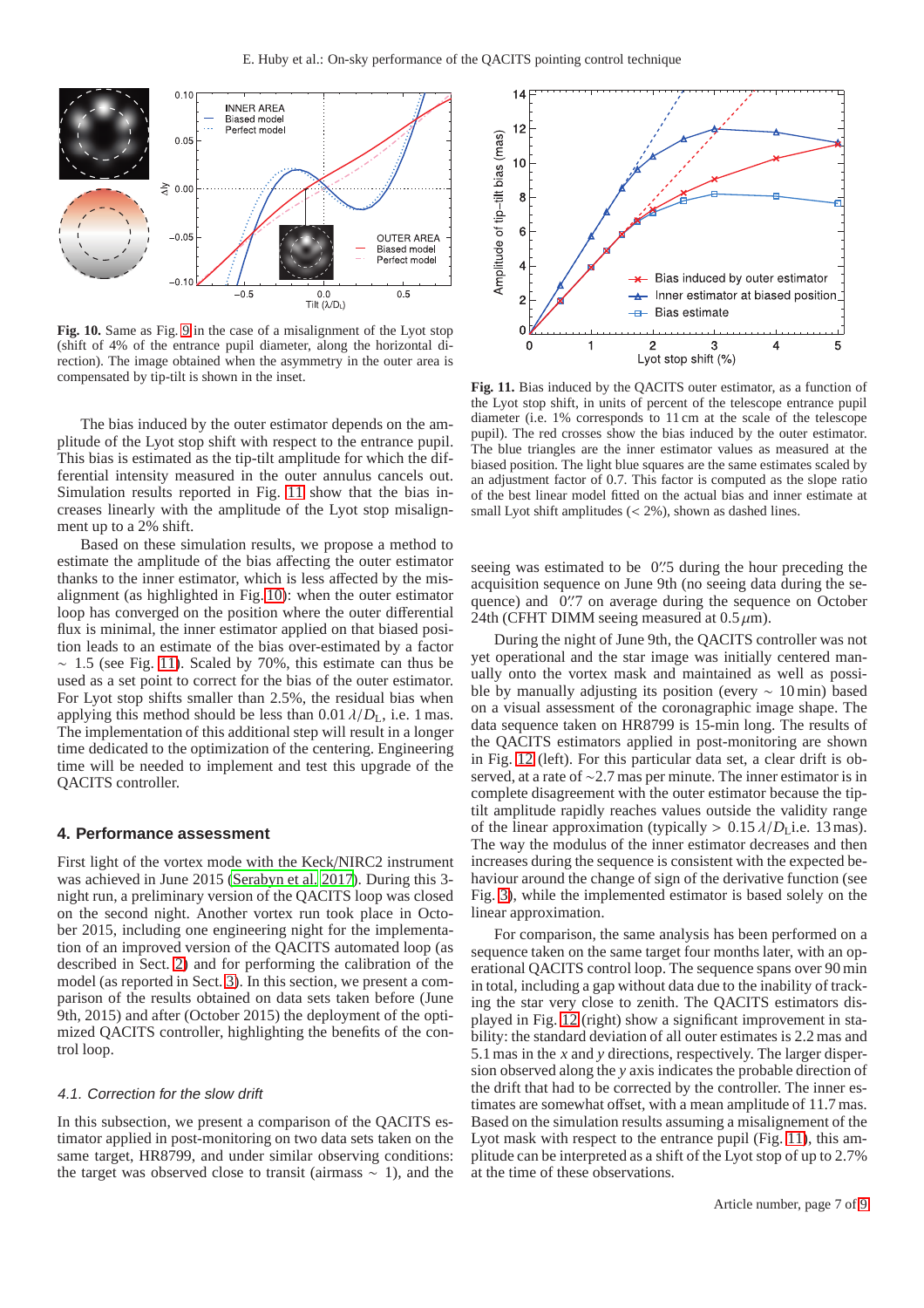

<span id="page-7-2"></span>**Fig. 12.** QACITS position post-monitoring of the image of the target HR8799 onto the vortex mask in June (*left*) and October 2015 (*right*). The inner and outer estimators are plotted with blue crosses and red pluses, respectively. The dashed circles have a radius of  $0.15 \lambda/D_L = 13$  mas. The color shade of the points becomes darker with time. Every data point corresponds to 20 s and 25 s of integration time in June and October, respectively.

#### <span id="page-7-1"></span>4.2. Pointing statistics

The same post-monitoring procedure based on the QACITS estimators has been applied to all data sequences taken on the night of June 9th, 2015, and during three consecutive nights dedicated to science targets in October 2015. The mean outer and inner estimates of every sequence are plotted in Fig. [13.](#page-7-3) The comparison of the results with and without the QACITS controller is quite explicit: on the June night, the dispersion of the mean outer estimators is 16 mas and 32 mas in the *x* and *y* directions, respectively, while it is reduced to 2.3 mas and 2.6 mas, respectively, during the three observing nights in October. The average standard deviation within every sequence is also indicative of the improved stability, as it is reduced from 4.1 mas and 7.9 mas on June 9th (in the *x* and *y* directions, respectively), down to 2.0 mas and 2.8 mas over the three nights in October.

Additionally, for the data taken without the automated centering of the star, the tip-tilt amplitude for the outer estimator reaches 33 mas  $(0.37 \lambda/D_L)$  on average, which roughly corresponds to the amplitude for which the flux asymmetry in the inner disk changes sign (see the model curve in Fig. [3\)](#page-2-1). In other words, around this particular tip-tilt value, there is almost no asymmetry visible in the inner region of the image, which appears as a symmetric bright doughnut (see Fig. [4\)](#page-3-1). As a result, the observer can be easily tricked by this apparent symmetry, and can consider that the star image is centered onto the vortex mask, while it is actually offset by about 30 mas from the vortex mask center.

In contrast, on the October nights, the mean outer estimators are all significantly closer to zero (as expected since the control loop was based on the outer estimator only), but the mean inner estimators still show a systematic offset, of amplitude 6.4 mas on average. Assuming that this effect is due to a misalignment of the Lyot mask, and based on simulation results (Fig. [11\)](#page-6-3), this amplitude indicates that the outer estimator is affected by a bias of 4.4 mas on average (corresponding to a shift of the Lyot stop of ∼1.1%, which lies within the specifications of the alignment accuracy). It has to be noted, though, that this systematic error is relatively constant over the three nights, with a preferred direction. This means that both the science and reference targets are affected in the same way to some extent, and the impact on differential imaging techniques is therefore limited [\(Mawet et](#page-8-22) al. [2017;](#page-8-22) [Serabyn et al. 2017\)](#page-8-0).



<span id="page-7-3"></span>**Fig. 13.** On-sky results from the QACITS post-monitoring of data sets taken during the night of first light (*left*) and on a later run in October with the control loop closed (*right*). Every point represents the mean estimate of a sequence (comprising between 8 and 72 acquisition frames, 10 in average), with the error bars showing the standard deviation of the estimates during the sequence. The dashed circles have a radius of  $0.1 \lambda/D_{\rm L} = 9$  mas.

# <span id="page-7-0"></span>**5. Conclusion and prospects**

The QACITS controller has been successfully implemented on the newly commissioned vortex mode of the Keck/NIRC2 instrument. The benefits of this automated control are multiple:

- The observation sequence is fully automated, including taking calibration frames, initial centering, and stabilization of the star during the observation, making the vortex mode sufficiently user friendly to be offered to the community (in shared-risk mode since 2016B).
- **–** Pointing quality is not observer-dependent, and in particular, the pitfall induced by the apparent symmetry of the coronagraphic shape when the star is offset by  $\sim$  30 mas is avoided.
- **–** Pointing stability of 2.4 mas rms is achieved on average, with the control loop running at a frequency of about 0.02 Hz, thus correcting for low frequency drifts.
- **–** Pointing accuracy of 4.5 mas is achieved on average. This accuracy is currently limited by systematic errors induced by a probable misalignment of the Lyot stop with respect to the entrance pupil. Still, the final average accuracy provides an improvement of a factor 7 over the accuracy achieved manually, and a method to reduce this bias down to the 1 mas level is proposed.

Given the success and benefits of the QACITS controller, efforts are currently ongoing to develop the same kind of control loop on other operational infrared vortex coronagraphs, namely on the VLT/NACO, LBT/LMIRCam and VLT/VISIR instruments. The QACITS algorithm is also under study for implementation on the future mid-infrared ELT/METIS instrument [\(Brandl et al. 2014\)](#page-8-23), which includes a vortex coronagraph in its baseline design. It can be noted that the implementation at other wavelengths is straightforward: since the tip-tilt amplitude is measured in units of  $\lambda/D_L$ , the model is not dependent on wavelength. As a matter of fact, the very first laboratory tests with a non obstructed pupil were performed in K band with the vortex coronagraph on PHARO at Palomar Observatory [\(Mawet et al.](#page-8-24) [2010\)](#page-8-24), and observations at M band were recently successfully carried out with the vortex coronagraph at Keck/NIRC2. Even more generally, the basic principle of the method, initially proposed by [Mas et al. \(2012\)](#page-8-19) for the Four Quadrant Phase Mask with a non obstructed pupil, may potentially be adapted not only to the vortex coronagraph but also to other small IWA coronagraphs based on a focal plane mask (e.g. the Dual-Zone Phase